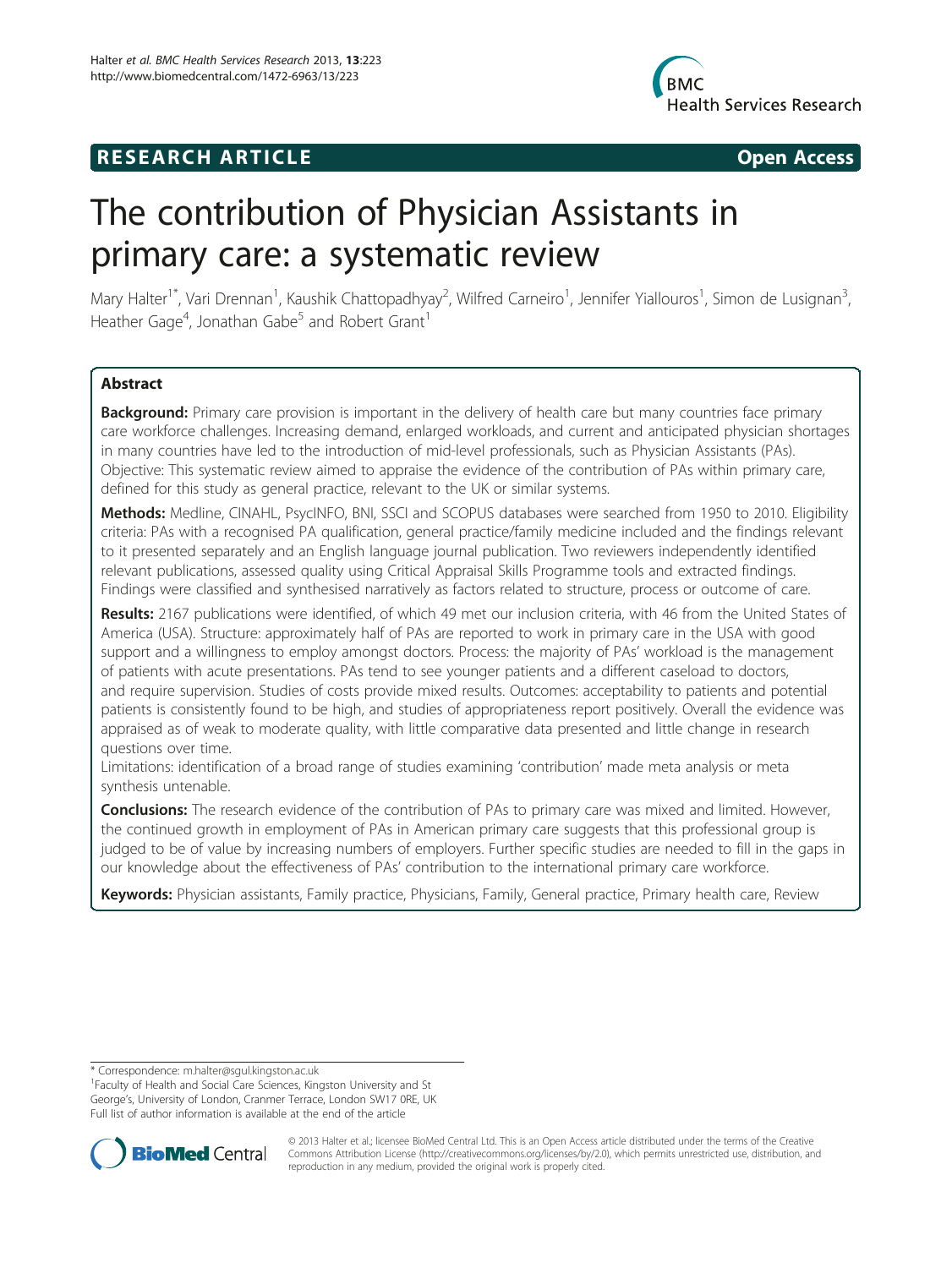#### Background

Primary care is important to the delivery of health care [[1,2](#page-10-0)]. The major domains of clinical primary care are first contact care and entry into the health care system [[1](#page-10-0)], continuous and ongoing patient focused care for a defined population, coordination of care and comprehensiveness of services [[3\]](#page-10-0). Clinical primary care is increasingly being required to deliver both on public health policies of health promotion and prevention and also chronic disease management strategies [\[1](#page-10-0)]. The combination of increasing patient and policy demands, current and approaching medical shortages as well as access issues in remote and rural areas has placed the primary care workforce in sharp focus in many countries [[1,4](#page-10-0)]. While in some systems clinical primary care is only provided by medical practitioners, known as general practitioners or family doctors [[5\]](#page-11-0), others have developed team approaches of differently skilled types of staff some including mid-level practitioners such as nurse practitioners and medical assistants [\[3](#page-10-0)]. In some settings, such as rural areas with shortages of doctors, the mid-level practitioners become the first contact providers of primary care [\[6,7\]](#page-11-0). One such group of midlevel practitioners is physician assistants (PAs).

PAs were introduced in the United States of America (USA) in the 1960s in response to medical shortages and misdistribution [[8\]](#page-11-0) and over 70,000 are now employed in health services [[9\]](#page-11-0). PAs are health professionals, with a PA qualification, who undertake physical examinations, investigations, diagnosis and treatment within their scope of practice as agreed with their supervising doctor [[8\]](#page-11-0). In the USA PAs also have prescribing rights [\[8](#page-11-0)]. Since the 1970s demand for PAs has outstripped supply, particularly from solo primary care practices [[10](#page-11-0)]. A recent survey by the American Academy of Physician Assistants (AAPA) of 19,830 PAs (less than a quarter of their membership) found that 2,966 were employed in family medicine and another 1,768 in family medicine with urgent care provision, with 25% employed in solo practice physician offices and rural and community health centres [[11\]](#page-11-0). Over the last decade other countries have started to see small numbers of PAs in their health care workforce and have been exploring the contribution PAs could make in their health care system [[12](#page-11-0)]. The employment of PAs in general practice/family medicine has been reported in Canada [[13](#page-11-0)], Netherlands [\[14](#page-11-0)], Australia [\[15](#page-11-0)] and the UK [\[16\]](#page-11-0), albeit in small numbers and in isolated developments [\[17](#page-11-0)].

The introduction of new professional groups into the health care workforce raises questions for the public and for health service managers and planners as to their deployment, effectiveness, safety and cost. One challenge in considering evidence from a range of health care systems is the applicability to country-specific health care delivery systems. Previous reviews of evidence concerning physician assistants [[18](#page-11-0)-[25](#page-11-0)] were of limited applicability to the UK general practice setting. The objective of this systematic review was to appraise the published evidence as to the contribution (numbers, retention, employability, consultation type, activity levels, impact on the work of others, cost, acceptability to patients, appropriateness of care) of PAs within primary care, defined for this study as general or family practice, in comparison to physicians or nurses if data are available, drawing on studies of any method.

#### Method

This review of evidence was undertaken in accordance with the guidance for reviews of health care produced by the Centre for Reviews and Dissemination [[26\]](#page-11-0). Seven English language electronic databases were searched (from 1950 or their start date if later) Medline (1950), CINAHL (1981), Embase (1996), PsycINFO (1987), BNI (2004), SSCI (1955) and Scopus (2004) to the date of this review's last search (14/9/10), using search terms as detailed in Table [1](#page-2-0).

We used the definition of general practice/family medicine provided by the European Region of the World Organisation of Family Doctors (WONCA Europe) [[27](#page-11-0)] though we used a broad range of key terms within our initial literature search (Table [1](#page-2-0)). An example of a full search (from Medline) is presented in Table [2](#page-3-0).

Electronic search results were downloaded into bibliographic software, screened by at least one of three researchers (MH, KC, VMD) with at least 10% receiving a quality check, using the predefined inclusion and exclusion criteria. Inclusion criteria were: that the PA role was based on the medical model with a recognised PA qualification, the setting included general practice/family medicine (including community paediatrics in the USA), the findings relevant to 'family medicine' were presented separately from findings meeting a broader definition of 'primary care'; and the publication was a journal article. Exclusion criteria were that: the setting was secondary care, in-patient care, outpatient care or ambulatory care (that is, consultations, treatments, tests etc. in the USA that are similar to UK outpatient activity); the activities were primary care specialty activities (USA) that would be regarded as secondary care in the UK, or according to the WONCA definition [[26\]](#page-11-0) (that is care provided by Obstetricians/Gynaecologists, Internists or Primary Care Physicians); the PAs were still in training; the personnel were nurses or others who had trained as 'medical assistants' for a particular disease condition without a recognised PA course. We also excluded papers that did not distinguish between PAs and other providers (such as physicians and nurse practitioners) in its presentation of results or the paper did not distinguish the data from the general practice/family medicine setting within the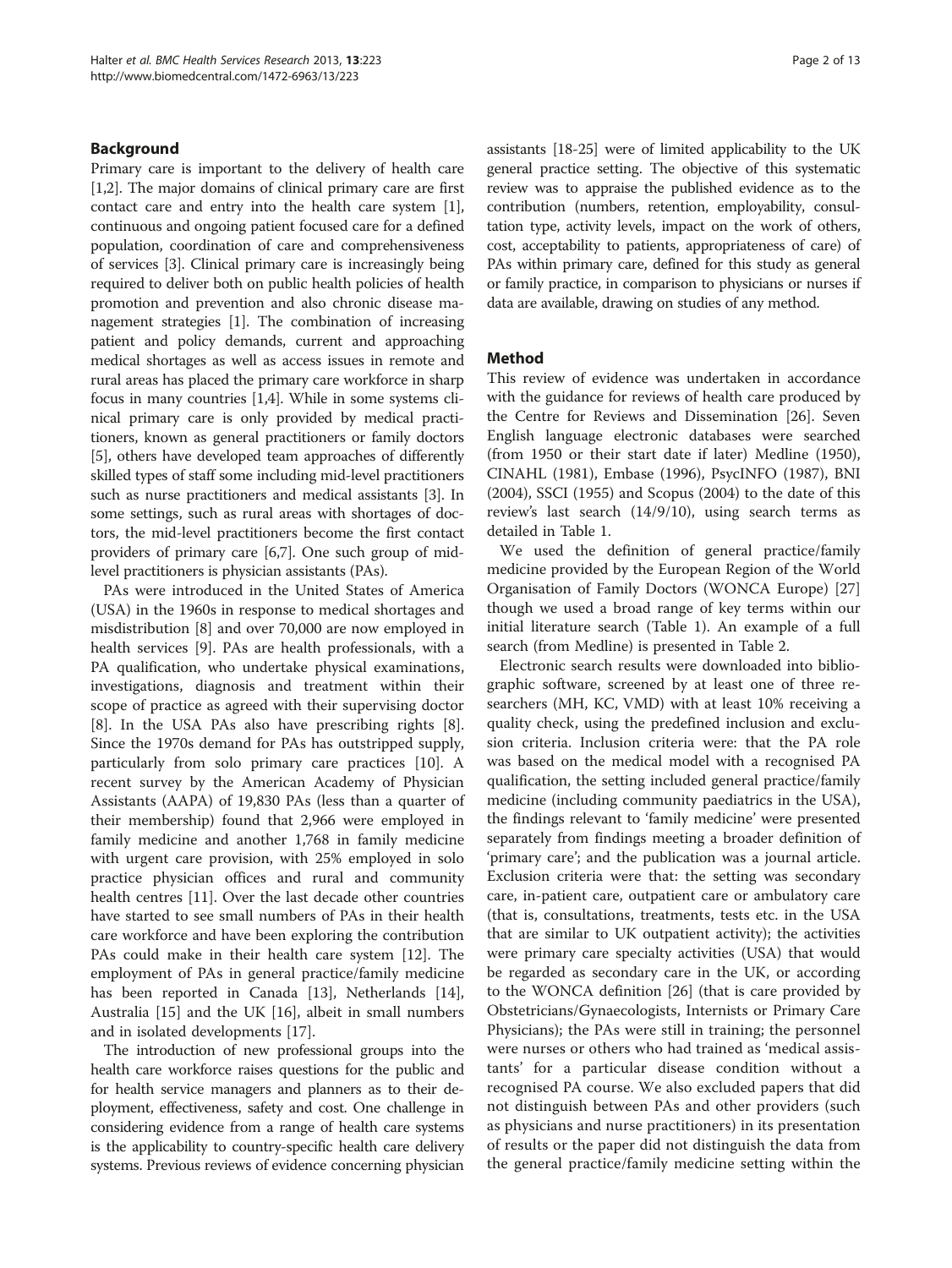| Principle for the search | Database       | Index terms                              | <b>Additional keywords</b> |
|--------------------------|----------------|------------------------------------------|----------------------------|
| Physician Assistant      | <b>MEDLINE</b> | Physician Assistants                     | physician* assistant*      |
|                          | <b>EMBASE</b>  | physician assistant                      | physician* assistant*      |
|                          | <b>CINAHL</b>  | Physician Assistants                     | physician* assistant*      |
|                          |                | Physician Assistant Attitudes            |                            |
|                          |                | American Academy of Physician Assistants |                            |
|                          | PsycINFO       |                                          | physician* assistant*      |
|                          | BNI            | $\overline{a}$                           | physician* assistant*      |
|                          | SSCI           |                                          | physician* assistant*      |
|                          | <b>SCOPUS</b>  |                                          | physician* assistant*      |
| Primary Care             | MEDLINE        | Primary Health Care                      | general practi*            |
|                          |                | Physicians, Family                       |                            |
|                          |                | Family Practice                          |                            |
|                          | <b>EMBASE</b>  | primary medical care                     | primary care               |
|                          |                | general practice                         | family practice            |
|                          |                |                                          | general practi*            |
|                          | CINAHL         | Primary Health Care                      | general practi*            |
|                          |                | Physicians, Family                       |                            |
|                          |                | Family Practice                          |                            |
|                          | PsycINFO       | Primary Health Care                      | primary care               |
|                          |                | Family Physicians                        | family practice            |
|                          | BNI            |                                          | primary care               |
|                          |                |                                          | general practi*            |
|                          |                |                                          | family practice            |
|                          | SSCI           |                                          | primary care               |
|                          |                |                                          | primary health care        |
|                          |                |                                          | primary medical care       |
|                          |                |                                          | general practi*            |
|                          |                |                                          | family practi*             |
|                          | <b>SCOPUS</b>  |                                          | primary care               |
|                          |                |                                          | primary health care        |
|                          |                |                                          | primary medical care       |
|                          |                |                                          | general practi*            |
|                          |                |                                          | family practi*             |
| English language         | All            | Limiters: English Language               |                            |

#### <span id="page-2-0"></span>Table 1 Search terms for each database (as described or entered into each database)

The asterisk \* was used to truncate the search term. For example, physician\* assistant\* will search for physician assistant, physician's assistant, physician assistants, etc.

presentation of results from 'primary care' overall; and the publication was a report or thesis.

Relevant citations were retrieved in full, where available. Two researchers independently assessed each retrieved paper (MH, KC, WC, JY) with a third researcher mediating where eligibility was uncertain or there was disagreement (VMD, MH), and other members of the research team offered expert advice on health systems where this was required to enable the researchers to make decisions (HG, SdeL).

A data extraction framework (variables for which data were sought) was developed based on describing the study in terms of its aim, setting, PAs' activities, method/s, population, sample size and key findings regarding the contribution (including interventions and outcomes) of PAs to primary care, and was piloted on five studies (MH, KC, WC). The framework proposed by Donabedian (1988) for assessing the quality of care was used as a basis for investigating evidence of the contribution of PAs. This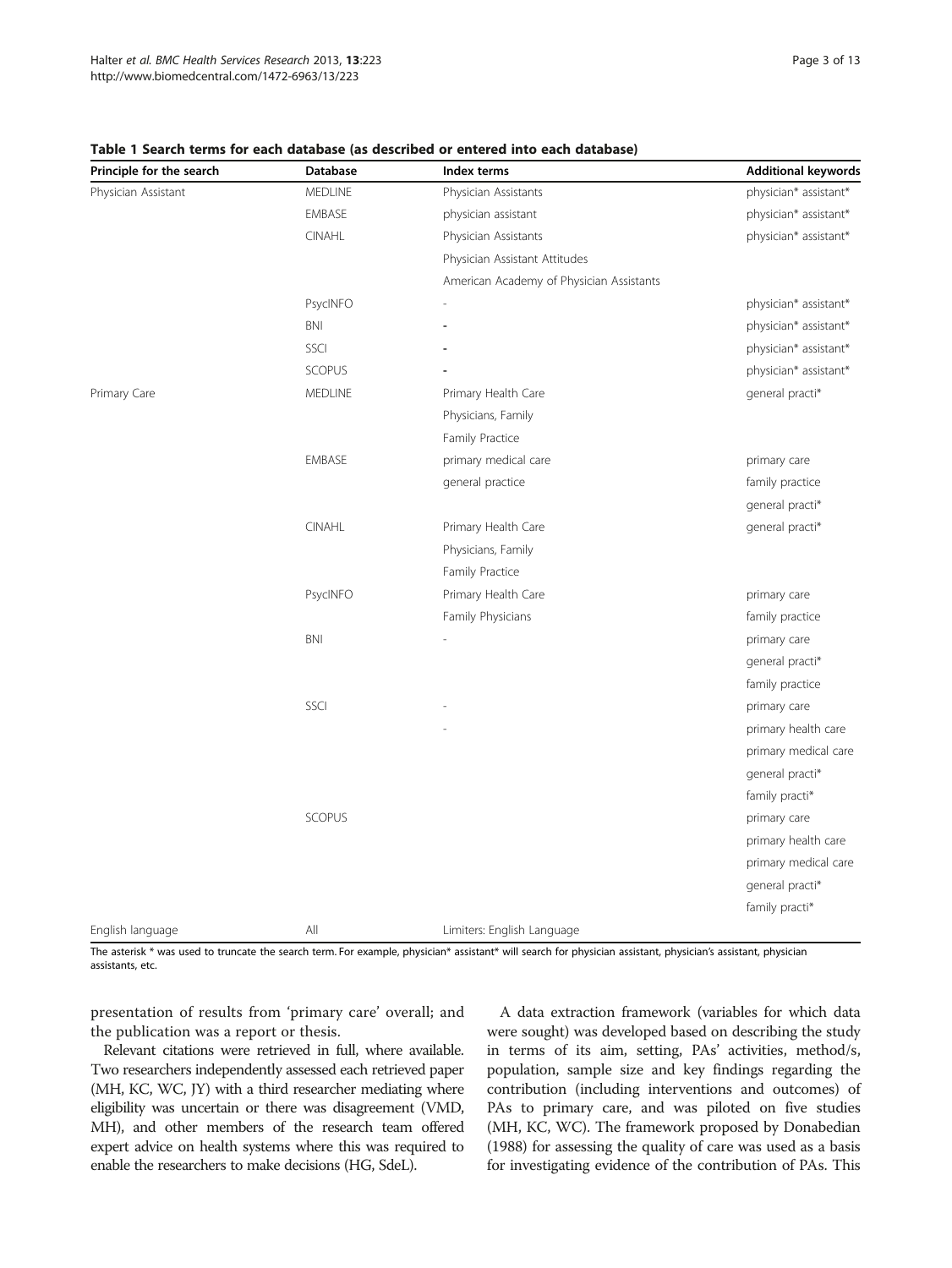<span id="page-3-0"></span>Table 2 Search carried out in MEDLINE

| Search ID#     | Search terms                                            | Search options                |
|----------------|---------------------------------------------------------|-------------------------------|
| S9             | S6 and S7                                               | Limiters- English Language    |
|                |                                                         | Search modes - Boolean/Phrase |
| S <sub>8</sub> | S6 and S7                                               | Search modes - Boolean/Phrase |
| S7             | S <sub>3</sub> or S <sub>4</sub>                        | Search modes - Boolean/Phrase |
| S <sub>6</sub> | S1 or S2 or S5                                          | Search modes - Boolean/Phrase |
| S <sub>5</sub> | (MH "Family Practice")                                  | Search modes - Boolean/Phrase |
| S4             | Physician* assistant*                                   | Search modes - Boolean/Phrase |
| S <sub>3</sub> | (MH "Physician Assistants")                             | Search modes - Boolean/Phrase |
| S <sub>2</sub> | General practi*                                         | Search modes - Boolean/Phrase |
| S1             | (MH "Primary Health Care") OR (MH "Physicians, Family") | Search modes - Boolean/Phrase |

The asterisk \* was used to truncate the search term. For example, physician\* assistant\* will search for physician assistant, physician's assistant, physician assistants, etc.

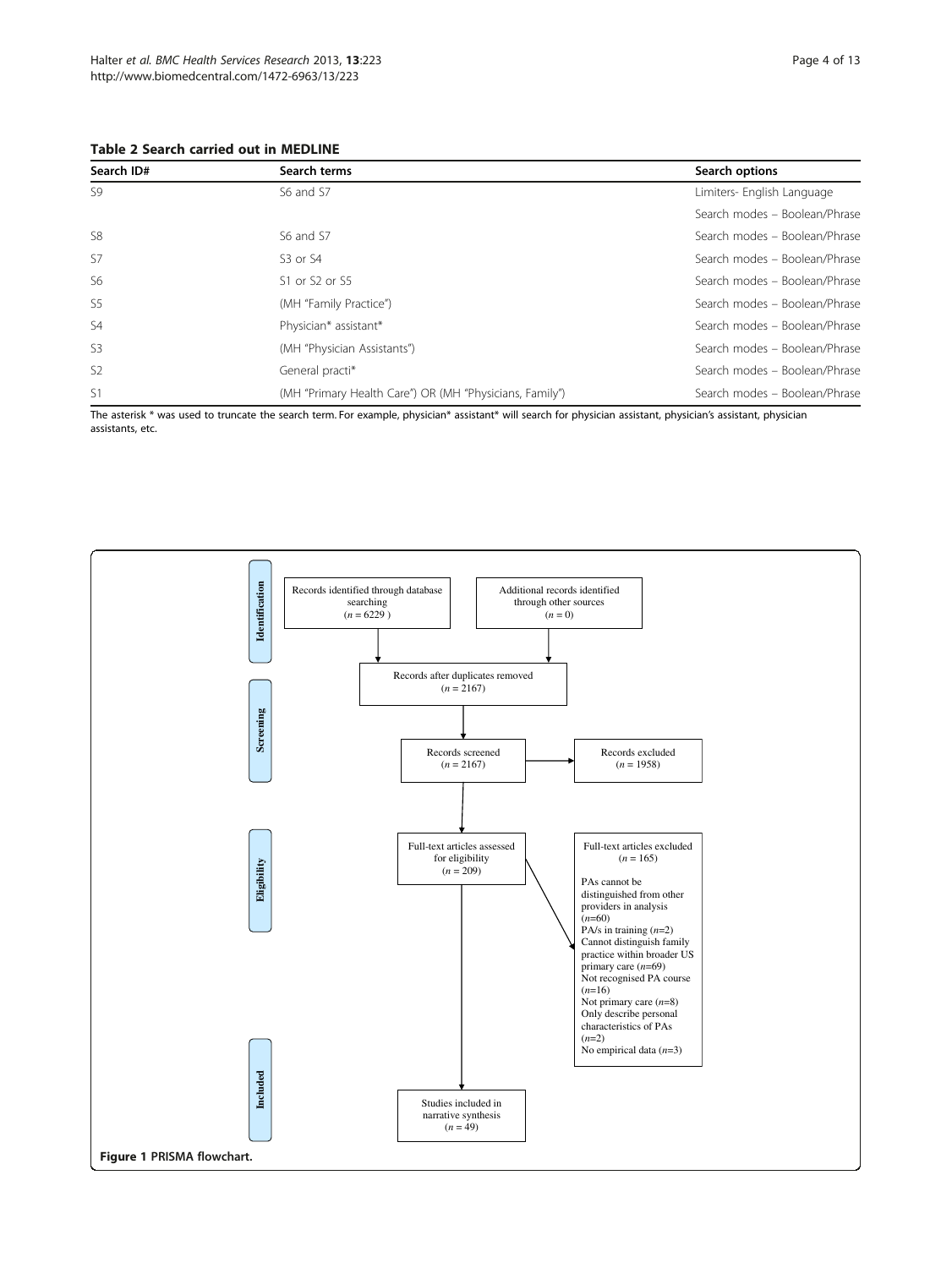distinguishes factors related to the structure (personnel and their qualifications, facilities and equipment, fiscal and operational policies); process (elements of consultations, technical competency, roles and responsibilities, coordination and continuity and acceptability to those receiving the care); and outcomes (patient health and wellbeing, survival, rehabilitation, recovery, satisfaction, perceived appropriateness and cost effectiveness) of care [[28\]](#page-11-0).

Due to the wide variety of types of studies retrieved, a broad quality assessment of the studies was undertaken using the Critical Appraisal Skills Programme (CASP) tools [\[29\]](#page-11-0) with the additional questions from the British Medical Journal guidance for peer reviews: "Do the interpretation and conclusion follow from the findings?" and "Do you believe the results?" [\[30\]](#page-11-0) Ratings of evidence were made qualitatively, from a judgment of the combination of answers to the CASP and additional questions. A study would be described as strong if each CASP question could be answered fully, medium if the answer was yes to each question based on scant reporting or weak if answering the CASP questions highlighted gaps e.g. in method/description of method or results.

As very few studies reported on the same interventions or outcomes, no summary measures could be made. Assessment of bias is included in the description of major strengths and limitations in Additional files [1](#page-10-0), [2](#page-10-0) and [3](#page-10-0).

Studies were not excluded on the basis of their quality assessment. The review report conforms to the Preferred Reporting Items for Systematic Reviews and Meta-Analyses (PRISMA) [[31](#page-11-0)]. A PRISMA flowchart [[31](#page-11-0)] detailing the numbers of studies at each stage of the search was used (Figure [1](#page-3-0)).

#### Results

Forty nine studies were included in the review, 46 of which are from the USA and one each from the UK, the Netherlands and Australia, as presented in the PRISMA [[31](#page-11-0)] flowchart (Figure [1](#page-3-0)). Twenty seven report from quantitative surveys (five of which are secondary analyses), five from medical record reviews, three from structured/quantitative observations of practice, four from interview or focus groups (three of which are qualitative), and one from administrative cost data only. The remaining nine are mixed method studies. The heterogeneity in study type, populations and outcome measures precluded any metaanalysis and a narrative review was undertaken. The narrative account of synthesised findings is organised into evidence related to the structure, process and outcome of PAs in primary care. The term 'doctor' is used to cover the range of terms – physician, family physician, family practitioner and general practitioner – used to describe the medical practitioners in the studies we included.

Additional files [1](#page-10-0), [2](#page-10-0) and [3](#page-10-0) provide detail for each study – study design, study aim, setting, population, sample (size), key findings (referring to interventions and outcomes) and major strengths and limitations.

#### Evidence concerning questions of the structure of care involving PAs in primary care

The measures of structure reported in the studies focused predominantly on PAs as a human resource in primary care (Additional file [1](#page-10-0)), investigating numbers, retention and willingness to employ, and physician and managers' views on the value of or barriers to employing PAs.

#### Numbers of PAs working in primary care

The studies that report on the numbers of PAs employed in primary care  $(n = 11)$ , range in publication date from 1977 to 2007, are all from the USA (Additional file [1\)](#page-10-0) and inform about the growing numbers of PAs and uncertainty about the proportion working in primary care. Three studies report about PA employment in a single state, graduates of a single university and a single health maintenance organisation [[32](#page-11-0)-[34](#page-11-0)]. These studies report that between 49% and 61% of primary care PAs work in family medicine, general or family practice according to our definition. Nine studies report on national surveys or secondary data analyses conducted by professional organisations [[35](#page-11-0)-[43](#page-11-0)]. Chronologically the sample number surveyed or in routine datasets increased with each study. Surveys of PA graduates in 1977 and 1978 reported 44% [[35](#page-11-0)] and 52% [[36](#page-11-0)] working respectively in family practice. The numbers of PAs forming the population for later studies is significantly higher, but these studies invited only a sample of the population to participate [[37](#page-11-0)] or do not report the response rate for the data they conduct secondary analyses upon [\[38,39,41,42\]](#page-11-0). Four of these studies used the American Association of Physician Assistant (AAPA) databases and annual census and report that between 30–40% of PAs are practising in family medicine [[37](#page-11-0)-[39,41](#page-11-0)]. A later study reports 73% then 56% at different points in time [[43](#page-11-0)]. Only two of these studies provide any comparative data with doctors or other mid level providers, one of which reports double the proportion of PAs to Nurse Practitioners (NPs) in a small sample in family medicine [[38](#page-11-0)], while the other reports a very similar proportion of NPs as PAs in family practice in a large dataset [[41](#page-11-0)]. A survey of randomly selected family physicians reports 33% of its respondents to be working with PAs [[42](#page-11-0)].

#### Retention of PAs in general practice

The evidence about retention is limited to two small studies from the USA [\[44,45\]](#page-11-0). One observational study reports that 14 of 17 PAs had been working in the same practice for one year or more [[44](#page-11-0)] and a qualitative interview study suggests that confidence in their ability to provide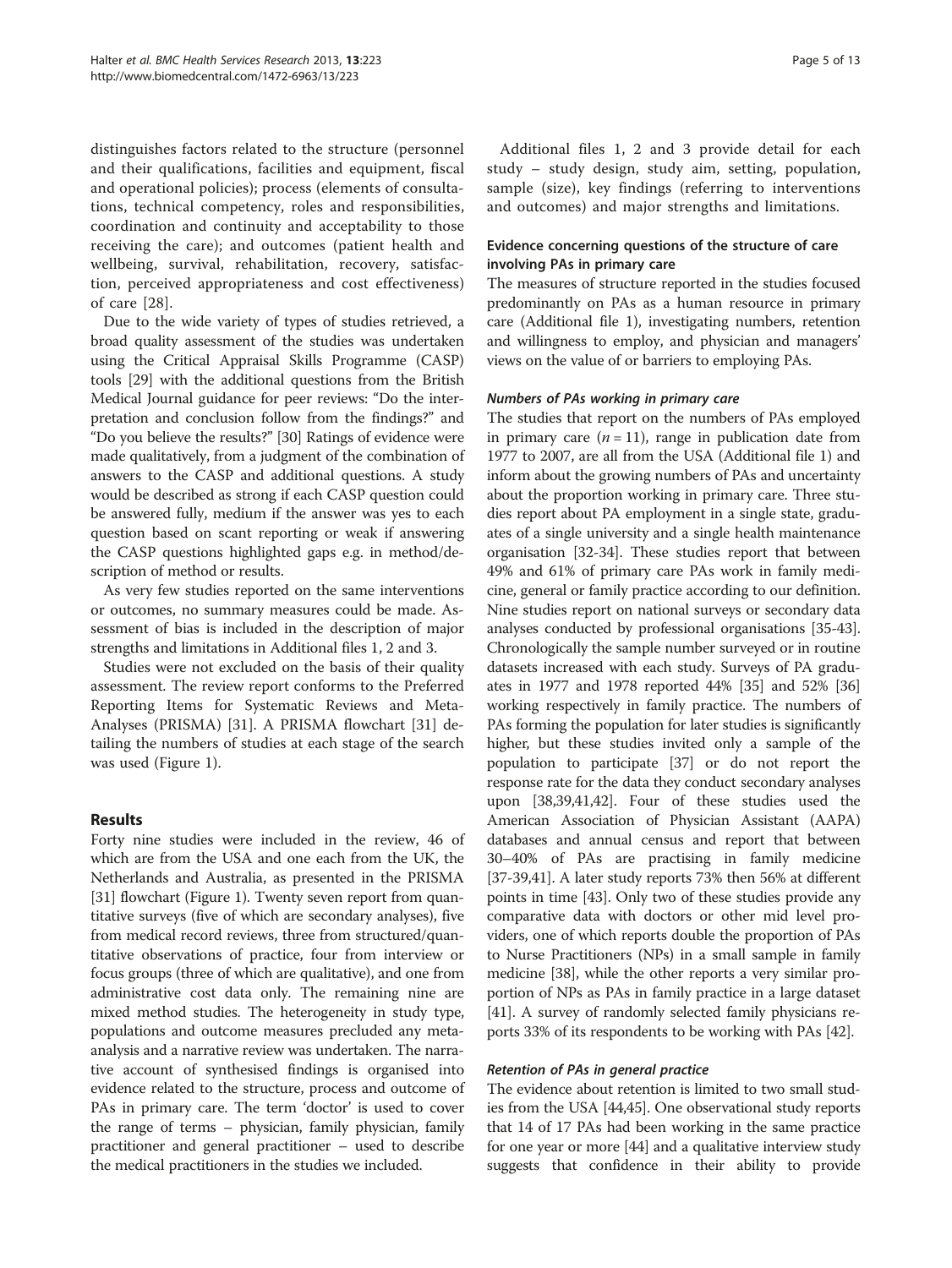adequate health care, a desire for small town life, and residing in and being involved in the community influence PAs to remain in primary care in remote locations [[45](#page-11-0)].

#### Clinician support and willingness to employ PAs

The level of support from doctors for the PA role, the reasons for this, and willingness to employ PAs is reported in eight American studies. Support for the concept of the role is reported as high amongst family practice doctors [[46](#page-11-0)]. The reasons stated for employing a PA are numerous, with the following appearing in more than one study: a) size of the patient caseload [[47,48\]](#page-11-0) and the potential to decrease the doctor's own workload [[49\]](#page-11-0), b) improvements to care [[47](#page-11-0)-[50](#page-11-0)] with reduced waiting times [[50](#page-11-0)], c) potential to increase the number of patients cared for or other measures of practice productivity [\[47,48,50](#page-11-0)], d) increased doctor time for complex tasks [\[47,48,50](#page-11-0)] and e) increased patient satisfaction [[50](#page-11-0)], with the role being liked and well accepted by patients [[51](#page-11-0)]. Another study reports favourable views from 30 PA employers of both the need for PAs in rural and urban areas and also the quality of training and the usefulness of PA services [\[47\]](#page-11-0). One small observational study suggests some NPs view PA employment less favourably [[51](#page-11-0)] although PAs themselves considered NPs to be less qualified for a mid level role [[52](#page-11-0)].

Two studies give contradictory findings about the willingness of doctors who do not currently employ a PA. In the USA 61% of final year family practice residents (over half of whom were already familiar with the PA role) were reported as willing to hire a PA [\[49\]](#page-11-0). However, just 20% of 'office based doctor' respondents are reported as willing to employ a PA, with slightly more supporting a conditional trial of a PA in their practice on a low salary, in a contemporary study [[10\]](#page-11-0). One UK study [[53](#page-11-0)] reports in part on staff interviews and, similarly to the majority of the studies from the USA, suggests that doctors, nurses and non-clinical staff appreciated PAs' enthusiasm and input to the practices. The limited description of both methods and findings regarding these interviews in this paper restricts any more detailed comparison with the other literature.

#### Structural barriers to the employment of PAs

The perceived structural impediments to PA practice are reported in five studies from the USA [[46](#page-11-0),[47,49,50,54](#page-11-0)]. The reasons include: a poorer doctor-patient relationship or lower quality care [[46,49\]](#page-11-0), increased administration [\[47\]](#page-11-0), malpractice claim fears [[47,49,50\]](#page-11-0), third party payment limitations [[54\]](#page-11-0), federal regulations [\[54](#page-11-0)], and patient [\[50\]](#page-11-0) or medical community [\[54](#page-11-0)] opposition.

#### Summary of evidence regarding the structure of care

The apparent growth over time in the USA suggests that PAs have been increasingly chosen by doctors and health

service managers to be employed in family medicine. However the quality and comprehensiveness of the samples and method improvements over time may also impact on these findings. The studies that explore doctors' willingness and intention to employ PAs in family medicine in the USA and the UK suggest that support for the role is relatively high in some groups – particularly amongst those already employing a PA or with experience of working with PAs. Some ambivalence is also reported and a need for more evidence about the role in practice.

#### Evidence concerning questions of the process of care involving PAs in primary care

The measures of process in care the studies report are mainly in the classification of the activities of PAs  $(n = 18)$ , the activity level or patient throughput of the PAs  $(n = 8)$ , the support or supervision required for PAs  $(n=5)$ and the PAs' impact on the workload of others  $(n = 4)$ . Other process measures reported are PAs' use of other healthcare services for their patients  $(n = 1)$  and the cost of a PA in a service  $(n = 2)$  $(n = 2)$  (Additional file 2).

#### Patient consultation types

The largest group of papers  $(n = 18)$  offers descriptive accounts of the type of work activities performed by PAs [[44,48,51,53,55](#page-11-0)-[68](#page-12-0)]; all except two [\[53,](#page-11-0)[68](#page-12-0)] are from USA, and the majority provide no comparative data with physicians or other staff the PAs work with (Additional file [2](#page-10-0)). These studies use survey, observation and medical record review methods with small and large samples and provide widely varying levels of detail about the clinical activities, age groups and other clinical and non-clinical activities undertaken by PAs. When the patient presenting conditions are classified as acute, chronic or preventative, the majority of studies report on acute conditions [[44](#page-11-0),[55,56,58-](#page-11-0)[60,63,65](#page-12-0)], ranging from conditions of unknown severity on presentation [\[59\]](#page-11-0) to minor conditions [[44](#page-11-0),[55,58](#page-11-0)[-60,63,65](#page-12-0)]. Preventative and well person or insurance checks are also reported to form a large proportion of the PA workload [\[44,51,](#page-11-0)[61,62,64-66\]](#page-12-0), while providing care to patients with chronic conditions is reported less frequently amongst these USA studies [\[56,59](#page-11-0)[,61](#page-12-0)]. Other studies make more general statements about the PAs' type of activity [[48](#page-11-0)[,60\]](#page-12-0) or provide long lists by condition type rather than severity [\[64,66](#page-12-0)].

The first PA graduates in the 1970s are reported to spend a large proportion of their patient contact time with paediatric patients [[51,](#page-11-0)[61,63\]](#page-12-0) and young adults [\[63\]](#page-12-0).

The activities of PAs vary by the size of the population served, with those in smaller communities carrying out a wider range of activities [\[66](#page-12-0)].

Comparative data with other groups present a picture of different consultation types between PAs and doctors: PAs see patients of all levels of complexity but patients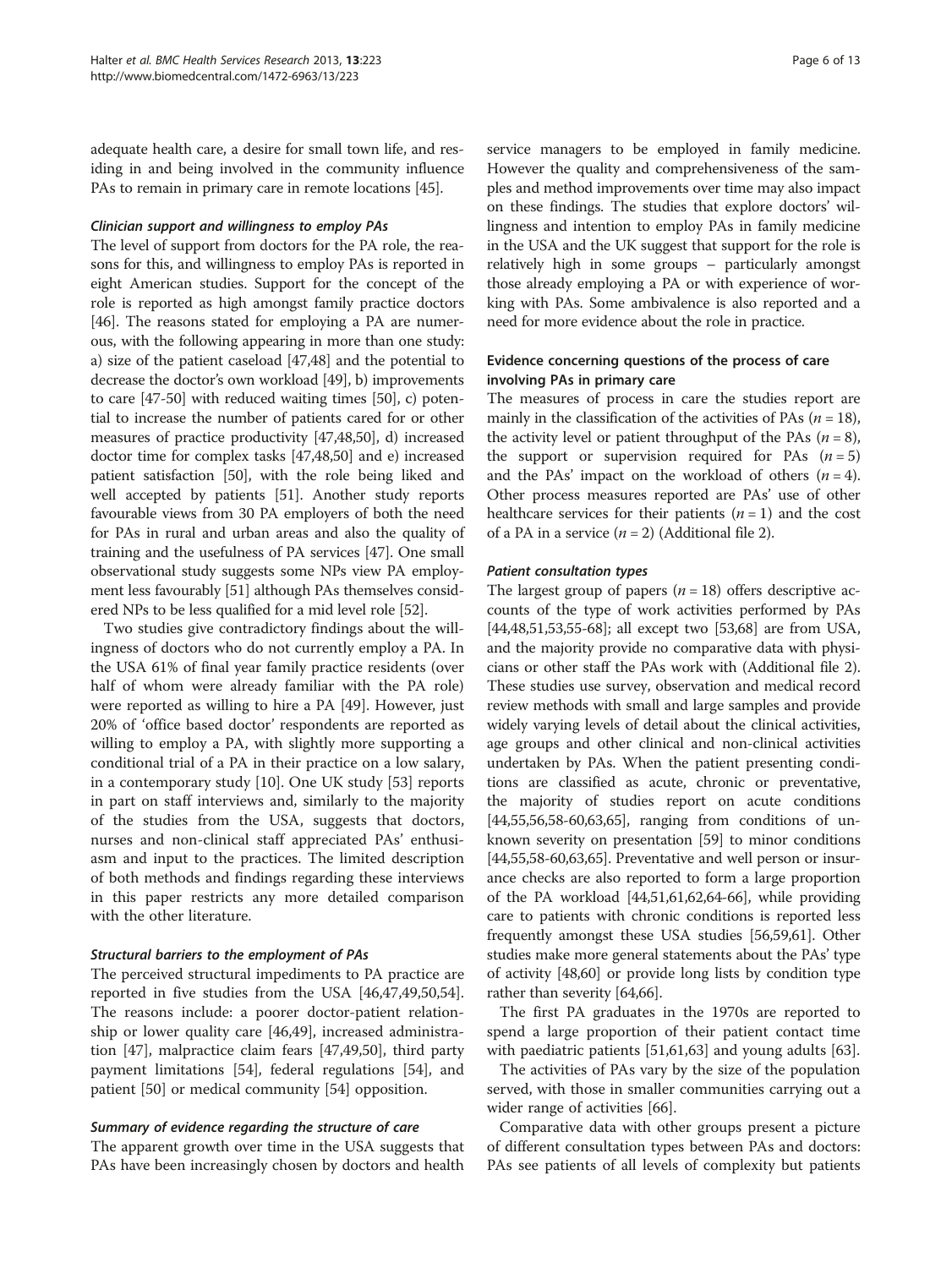are selected for consultations with PAs by presenting complaint [[61](#page-12-0)]; doctors working in the same general practices as PAs attend more chronic, fewer acute conditions [[58](#page-11-0)[,67](#page-12-0)] and more serious problems [\[44\]](#page-11-0), and PAs see patients with a younger age profile than that of those seen by doctors [\[67\]](#page-12-0). Similarity of the distributions of acute, chronic and preventative conditions seen by the PA with those seen by a nurse is suggested [\[56\]](#page-11-0). Doctors are reported to see more patients of higher socio economic status and white ethnicity than PAs [\[57\]](#page-11-0).

Non clinical or indirect clinical activities are also reported in a small number of studies and include paperwork [\[51\]](#page-11-0), documentation relating to the patient visit and consulting the doctor [\[58\]](#page-11-0), administrative and data collection [[61](#page-12-0)], and patient education, dispensing medication and specialist referrals [[66](#page-12-0)].

The two non-USA studies present a similar picture in terms of providing detailed lists of condition groupings of patients seen by PAs [\[68\]](#page-12-0), and, like the USA studies, lack any description of the severity of condition [\[53,](#page-11-0)[68](#page-12-0)]. Both the non-USA studies state that the PAs attend more patients with unspecified conditions [\[53,](#page-11-0)[68](#page-12-0)] than doctors, but similarity with the role of the nurse is disputed [[53](#page-11-0)]. The younger patient age profile is also replicated in the Netherlands [\[68\]](#page-12-0).

#### Activity level of PAs in primary care

The studies ( $n = 10$ ) presenting data on the activity level are mostly evaluations of local schemes and use various methods and unit measures of throughput for PAs (Additional file [2](#page-10-0)), making synthesis of the results difficult. Contextual factors about the practice are not utilised within papers' analyses, also limiting comparisons across studies.

In summary, the descriptive data without comparators suggest that a range of average numbers of patients is consulted per day by the PA (19 to 30 reporting from one of three decades each) [[51,](#page-11-0)[63,66\]](#page-12-0). Those studies that use within-practice comparisons report that PAs have a patient load comparable with other (unspecified) clinic staff [\[60](#page-12-0)], or a slightly higher patient consultation rate than nurse practitioners [\[38,41](#page-11-0)]. It is also suggested that the numbers seen per week increase by one third from one year to the next with the introduction of the PA in the family medicine practice [[56](#page-11-0)]. Finally, regarding patient throughput, modelling of the reasons for the variability concludes that the reason for the visit, the number of tasks performed in the consultation, patient age and payment source are predictive of time spent [[69\]](#page-12-0). Comparison with the studies from outside of the USA is limited by different units of measurement used. A UK study suggests that PAs achieve close to equivalence in individual capacity of a doctor in general

practice in the UK [[53\]](#page-11-0), while 60% of the throughput of a GP in whole time equivalence is reported in the Netherlands [[68](#page-12-0)].

#### PAs' impact on the workload of others

The impact of the PA on the workload of others has been considered in two ways: the productivity and caseload of the employing physician and the support or supervision required for the PA role  $(n = 8)$  (Additional file [2](#page-10-0)).

Three studies published in the 1970s consider physician productivity, two of which report positive impact on the workload of others in modelling of the potential productivity of a physician comparing PA and non-PA employing practices [\[55](#page-11-0)] and in a before and after study [[58\]](#page-11-0). However, the physician's time on supervisory matters is also seen to have increased with the introduction of PAs [\[58\]](#page-11-0) and 80% of PAs' patient consultations also involved a nurse [[61\]](#page-12-0).

Outside of the USA and at least two decades later, a UK study suggests that eight of the nine general practices in the study had an increase in overall practice list size (number of patients registered) ranging from 2.4 to 5.3% in the one year following employment of the PA/s, with the PAs carrying out an average of 16.5 consultations per day against the GPs' average of 17 [\[53\]](#page-11-0). Further, PAs are taking on tasks previously performed by GPs, although this is not quantified [\[53\]](#page-11-0). This redistribution of the physician's tasks is examined in more detail in the Netherlands (in a report of the activity of a single, USA trained PA in one practice) with GPs observed to see greater numbers of older patients with undifferentiated diagnoses after introduction of the PA [[68](#page-12-0)].

Support and/or supervision of the PA is reported on in seven studies, which show similar results for different PA configurations with the use of either clinical (medical record) data or observation methods, though all of these studies are from the late 1970s or early 1980s. All studies from the USA report a low rate of immediate support or supervision required in patient care episodes. The highest reported was 20% of patient care episodes either seen by or discussed with the physician by PAs in the first six months of practice with an unspecified sample [\[70\]](#page-12-0). In studies using observation, 12% of PA consultations are described as seen or discussed with the physician [[69\]](#page-12-0) for immediate consultation for 'selected diagnoses' [\[59](#page-11-0)] or for the 28 most common complaints as observed [\[61](#page-12-0)]; and for all workload analysed from clinical records [[60,62\]](#page-12-0). Two studies seek to describe this supervision contact – the first [[61\]](#page-12-0) suggests that for patient sequences involving a PA, the physician tasks were usually taking a partial history, performing a partial examination or writing a prescription. The one study from the UK (where USA-trained PAs were working in UK general practice without prescribing rights) is more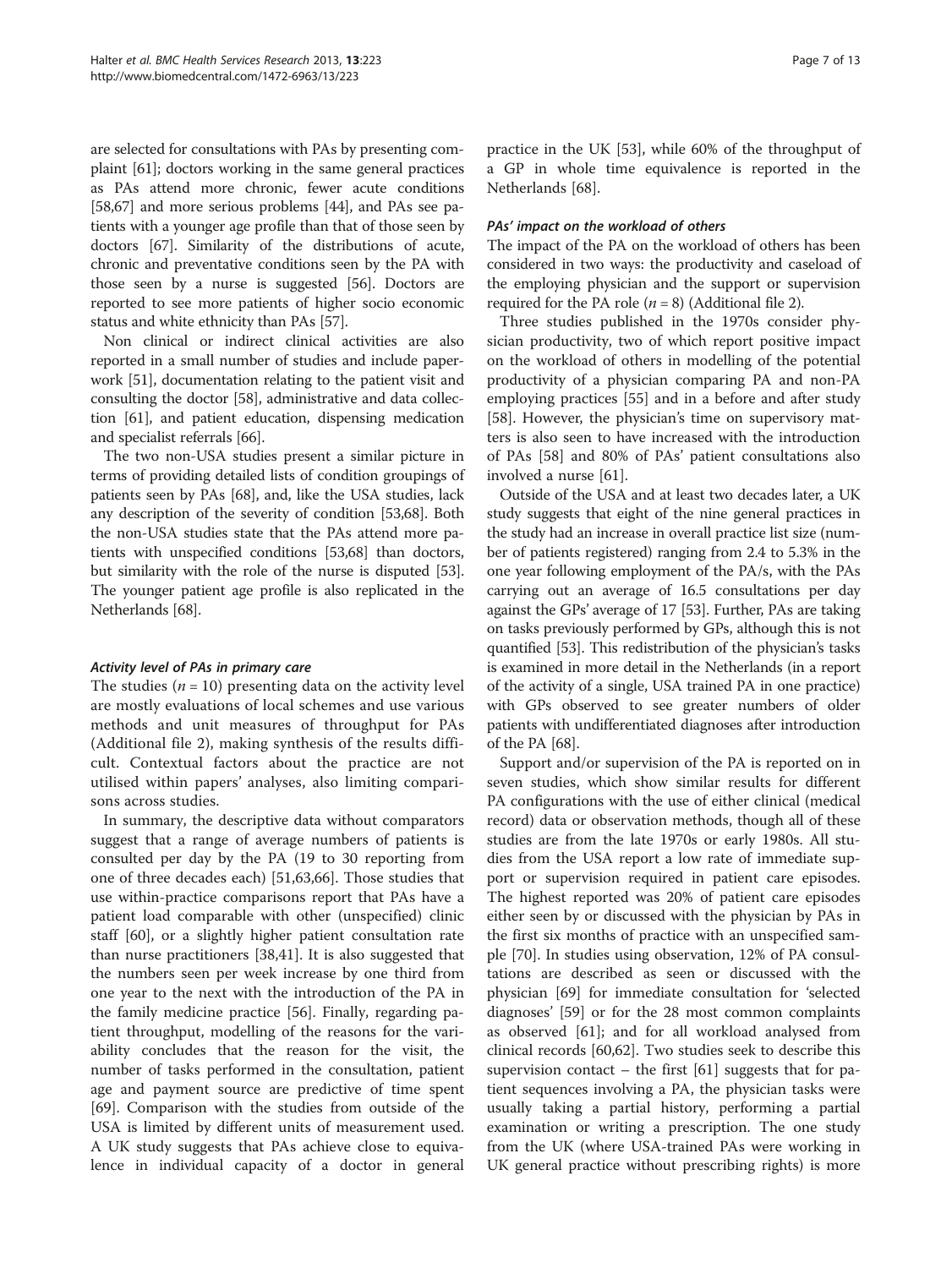recent and describes 36-68% of all contacts from PA to GP about a particular patient as seeking a signature on a prepared prescription, and 1-16% of cases consulted as a review of treatment plans [\[53](#page-11-0)].

#### Use of other healthcare services and cost

One study attempts to measure the impact of PAs on the primary care system through their use of other healthcare services. Using patient encounter data and patient health survey data from six practices in one USA County at points in a three year period, PAs are reported to increase the tendency to hospitalise insured versus uninsured patients [\[56](#page-11-0)]. The sample size is not explicit in this paper, and the tendency is not quantified.

The issue of cost associated with employing a PA and the impact of the PA on practice finances is addressed in papers  $(n = 8)$  mainly from the 1970s and early 1980s and one from the 2000s. A number of studies suggest that PAs are expensive to employ or reduce profits. One study notes that, while the average total cost per patient episode was not related to the type of provider, PAs accrue significantly higher medication and laboratory costs than other providers, and this was most noticeable in patients with poor outcomes of care [\[71](#page-12-0)]. Four studies report low revenue per patient encounter [[60,62,67,72](#page-12-0)], although the reasons for this or its interpretation differ, for example undercharging [[60](#page-12-0)] or the PA undertaking tasks that are time consuming yet simple and therefore less remunerative [\[71](#page-12-0)]. Three descriptive studies suggest that in most cases the PA contributes positively to practice revenue/profit and quantify that small profit, comparing direct costs and overheads against patient visit revenue [[59\]](#page-11-0), also taking the patient throughput [[63](#page-12-0)] and same-task ratio (PA: physician) [[67\]](#page-12-0) into account.

#### Summary of evidence regarding the process of care

The deployment of PAs has largely been to address the acute patient workload usually undertaken by doctors in family practice in the USA and in early development in the UK and the Netherlands. The extent to which these are undifferentiated conditions of unknown severity or minor and self limiting conditions is sometimes determined by the setting and the primary care practice's operational policies regarding triaging patients with differently presenting problems to doctors, PAs or others. The evidence on productivity is mixed, regardless of country of origin, with some authors suggesting lower productivity by PAs compared to physicians, some suggesting similar rates of consultation and others stating that PAs increase the capacity or productivity of a practice. These studies are mainly descriptive and do not control for any factors found likely to influence throughput, limiting reliance on the absolute figures they provide. Studies which considered efficiency, examined through the impact of

employing PAs on the workload and activities of the doctors in a practice, show that physician productivity may increase and indeed change focus with the introduction of a PA. However, this may be countered by the evidence that PAs work to a supervising doctor where supervision or advice is requested by the PA for up to one in six patients. The time spent in supervision of PAs by doctors was reported to be highest in recently qualified PAs or USAtrained PAs working in the UK (related to the absence of prescribing rights) and least for those with more experience working in their home country. In a more localised sense evidence is presented about the economic aspect of PAs in family practice. The evidence is mixed and USAspecific and challenging to transfer to other systems for funding family practice.

#### Evidence concerning questions of the outcomes of care involving PAs in primary care

The measures of outcome reported in the studies were in two main groups: the acceptability of PAs to patients  $(n = 10)$  and the appropriateness of their care  $(n = 6)$ . Details of the studies are given in Additional file [3](#page-10-0).

#### Acceptability of PAs to patients

Ten studies investigate or include measures of the acceptability of the PA role, either in hypothetical situations, or of the PA's care where the patient had seen a PA (Additional file [3\)](#page-10-0). The evidence presented in these studies is relatively consistent in that the PA was acceptable to the majority of respondents/participants studied across the four decades of PA research.

Where the patient had been treated by a PA the level of satisfaction with the encounter was reported to be very high in a small interview study [\[45\]](#page-11-0), high in medium sized survey studies [\[60,65,72,73\]](#page-12-0) and in one large study of Medicare recipients [\[74,75](#page-12-0)] with very similar results for NPs and physicians. The evidence is more mixed in one focus group study of community residents in an area where the PA had been the sole primary care provider for the previous two years, with the residents suggesting that they would sometimes prefer to see a doctor due to: a) not having confidence in the PA (not being a doctor), b) already having a doctor or c) having a long term condition requiring specialist care [[45](#page-11-0)].

Studies from the USA in which acceptability of the PA role was posed as a hypothetical question in interviews of general householders report positive findings [\[76,77](#page-12-0)]. These were tempered a little by decreasing willingness to see a PA over a physician for more complex conditions or those having greater severity [[77\]](#page-12-0). An Australian study reports that 99% of patients presented with choice of provider versus time delays to consultation scenarios state that they would elect to see a PA, even when the scenario time delay to seeing a doctor was reduced [\[78](#page-12-0)].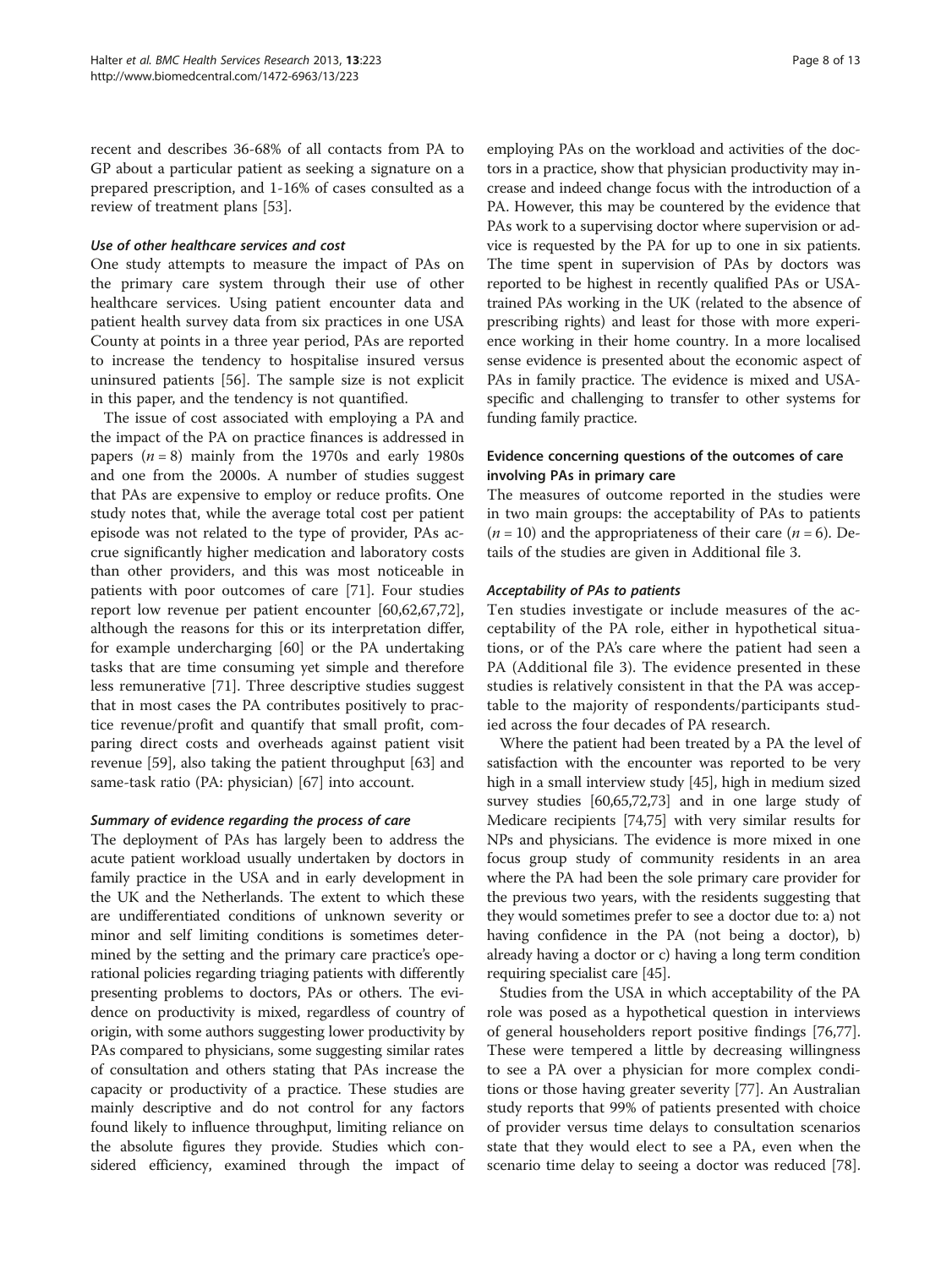The difference to the USA studies is that this Australian sample was naïve to the concept of the PA role [\[78\]](#page-12-0).

#### Appropriateness of care provided by PAs

The evidence about the appropriateness of care provided by PAs is weak addressing this measure in several studies ( $n = 7$ , Additional file [3](#page-10-0)), all from the USA. Five of the studies report positive outcomes for PAs [[44,48,59,](#page-11-0)[72,73\]](#page-12-0) with all bar one from the 1970s, although two of these are purely statements from either other health care professionals that patients were 'adequately and appropriately treated' [\[73\]](#page-12-0) or from interviews with family practice faculty and residents who generally thought PAs provide high quality care [\[48](#page-11-0)]. The other three studies, again from the 1970s, provide quantitative comparisons of the PAs' care against NPs and/or physicians of different training levels and report equivalence of care: no significant difference in the control of hypertension by PAs and physicians in a chart review study [\[59\]](#page-11-0), highly correlated diagnostic and therapeutic appropriateness scores from observation of PAs and their employing physicians [[44](#page-11-0)] and no significant difference in self reported patient functional status outcomes across PAs, family practice residents or family practice faculty physicians [[72\]](#page-12-0).

The positive findings are however not universal, with poor documentation of history and physical examination reported at a remote clinic in the 1970s [\[60](#page-12-0)], and with PAs being rated less favourably on all measures to monitor patients with diabetes and their patients less likely to achieve targets for disease control in 2002 [\[79](#page-12-0)].

#### Summary of evidence regarding the outcome of care

These studies highlight that the aspect of PAs' impact that has been reported consistently is that of acceptability to patients and potential patients in family medicine settings in the USA, as well as to potential patients in a country where the PA role did not operate at that time [\[78\]](#page-12-0). There are some situations where they would prefer to see a doctor either for the complexity or severity of their condition, suggesting that patients who have experienced a PA or who envision such care feel they can determine which level of provider is appropriate for their need. The evidence on technically appropriate care provided by PAs, while mainly positive, is from often poorly reported studies, and there are also some less favourable comparisons with other providers. In addition, there is limited reported exploration of the appropriateness of care to patients who form the majority of the workload – the patients consulting with acute, undifferentiated conditions, or comparison with care provided by doctors for the same case mix of patients.

#### Discussion

According to the literature presented, the number of PAs in family practice has increased over the profession's 40-year history with approximately 50% working in family practice. Retention of PAs is considered possible if the conditions of the local area, as well as their employment, fit their personal circumstance. Clinician support for the profession is reported to be high, particularly amongst those already employing PAs, though some consider it to be a low salaried position. PAs are also considered to be expensive, because their work involves low revenue-generating patients. The apparent support for PAs, coupled with increasing numbers, appears to fit with a picture of need in terms of workload demand in family practice. The evidence for this comes in the studies that describe that the consultation type carried out by PAs is the acute, often undifferentiated caseload in family practice, with some suggestion however that the doctors see the older patients with more chronic or serious conditions. PAs are presented in several studies to potentially increase the workload of others through the need for supervision and (in the UK in particular) for prescribing support, though they may also enable an increase in physician or practice productivity. Acceptability to patients appears to be very high in actual and hypothetical situations, although it was reported that there were conditions patients would prefer to see a doctor for. Other reports on the outcomes of care are positive in the main, though limited, with surprisingly little on the appropriateness of the care provided for the major reported workload group of acute conditions. When summarised against the contemporarily used three dimensions of quality – patient safety, effectiveness of care and patient experience - in the UK NHS [[80\]](#page-12-0), the review suggests that some supportive evidence for the PA in general practice has been found in each of these dimensions, albeit in limited form outside of patient experience. However, there are a number of caveats to the support regarding patient safety and effectiveness of care as the findings do not provide robust evidence and there is a complete absence of studies in some areas.

The second key message from the review is the issue of context and method. The majority of the studies included are from the USA, reflecting the development of this professional group since the 1970s and its relatively recent introduction in a small number of other countries. Most of the studies are of weak to moderate quality as assessed against critical appraisal checklists. Quantitative descriptive studies with no, or limited, comparative data dominate the literature. Where comparative data are presented, contextual factors, potentially confounding any analyses, are only controlled for in modelling studies. Qualitative studies rarely described their methods and analysis thoroughly. Although methodological strength and reporting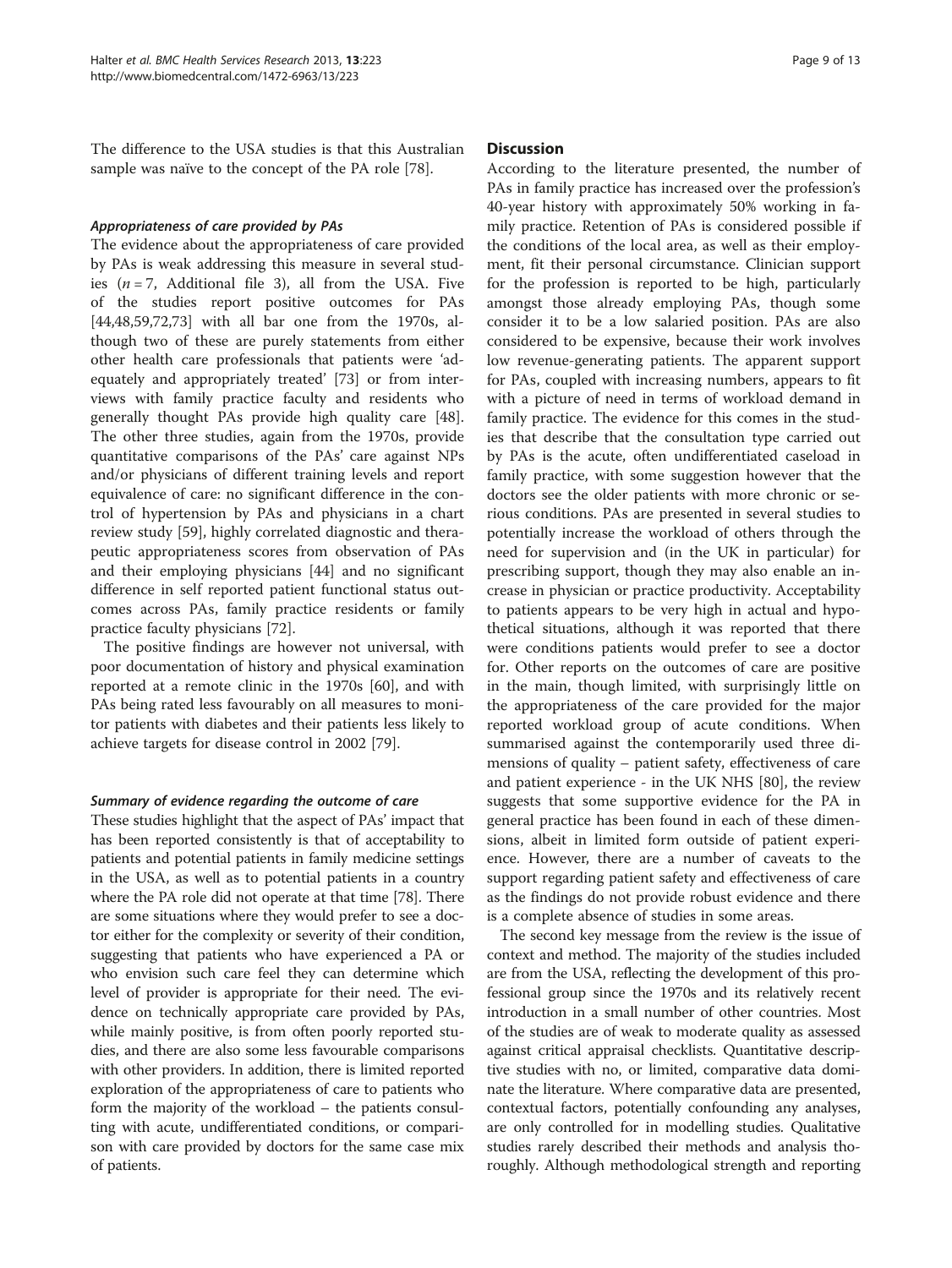quality (particularly of study methods) were considered to have improved over the 40 year period of the literature included in the review, large numbers of the studies were from the 1970s. It might be assumed that the concentration of studies from the 1970s reflected interest (and potentially attempts to promote the role through local evaluation) in what was then a new occupational group in the USA. However, the apparent lack of change in research questions over time was more surprising, particularly in light of remaining gaps in the literature. This is exemplified in the limited reported exploration of the appropriateness of care to patients who form the majority of the workload – the patients consulting with acute, undifferentiated conditions - or comparison with care provided by doctors for the same case mix of patients. It might be that the slowing down of evidence production alongside the growth in PA numbers can be seen as acceptance of the contribution of PAs as an occupational group. However, these issues of context and method limit the generalisability of the findings to PAs in family practice not only within the USA but also to the newly developing roles in the UK, Netherlands and Australia. Notwithstanding the low quality there is reasonable consistency of findings, particularly regarding conditions seen and acceptability of the role.

The implications of the findings of this review are twofold: the implications for the development of the PA role in primary care in the UK and countries with similar clinical primary care systems, and those for further research. The way in which the PA role is being utilised (and developed) in the UK is very much in line with the way of working in the USA, focusing on acute presentations or 'same day' workload in general practice [\[17\]](#page-11-0). The literature suggests that this use of the role may enable doctors to focus on complexity in their caseload, utilising their training and experience while PAs deliver care that might be considered more straightforward, but at a level that is acceptable to both patients and the PAs' employing doctors. If the findings from the USA are replicable it is also possible that PAs might fill any geographical gaps in the medical primary care workforce. This niche for PAs is identified in a small qualitative study of employers of PAs in the UK [[16\]](#page-11-0). Despite 40 years of studies, the evidence pertaining to PAs in family practice remains descriptive and weak, accentuated by poor reporting. This issue has not been addressed in previous reviews, but is acknowledged in a recently published review [\[25\]](#page-11-0). This lack of evidence does not appear to be unique to the PA role. A dearth of evidence is reported about changing workforce skill mix, especially for role changes out with doctors and nurses, and most particularly a lack of evaluation of cost effectiveness and impact on the wider health care system [[81](#page-12-0)]. As changing workforce skill mix is a strategy in use to improve effectiveness and efficiency of healthcare, good

research evidence is needed about the likely consequences of any skill mix change [[81](#page-12-0)]. While our review of PAs in general practice settings provides some evidence of the consequence of the change from doctors to PAs, the review also makes it clear that a number of research questions remain, in general and in relation to primary care in the UK and similar clinical primary care elsewhere. The questions we consider merit further investigation are:

- What is the volume of PAs as part of the total primary care workforce in the USA or elsewhere?
- What motivates PAs to work in primary care?
- What impacts on other human resource aspects such as retention and turnover rates? What is the efficiency of the shift in work between professional groups?
- What is the impact of contextual factors in the work place, for example practice configuration, PA experience, expectations of others on the activity, productivity and outcomes of PAs?
- What is the value in terms of health outcomes of re-directing doctors' time to patients with complex, chronic conditions (and away from patients with relatively minor, self limiting conditions)? What is the economic cost and benefit of PAs in primary care?
- How appropriate is the care to patients who form the majority of the PAs' workload – the patients consulting with acute, undifferentiated conditions?

We suggest that these are questions that warrant further, country specific, investigation in good quality studies providing comparative data with other relevant professional groups. In this way, health service planners, managers and commissioners might be provided with evidence to support their decision making as to the best deployment of their finite resources.

This review has a number of limitations. Firstly, the review had a specific question, focusing on primary care as relevant to the UK and European definition of primary care, that is, care provided in general practice. This tightly defined focus together with the exclusion of studies where the primary care data could not be disaggregated from data in the secondary care setting [\[82\]](#page-12-0) may have limited the available evidence. However, this approach has assisted in identifying the evidence as relevant to those countries with similar primary care systems to the UK in which PAs are starting to be employed and even trained, even though the setting for the majority of the studies was the USA. The approach can also aid those trying to transfer knowledge about workforce issues from one health care system to others. Secondly, the review included many studies that might be considered outdated being from the 1970s and 1980s and therefore being carried out when family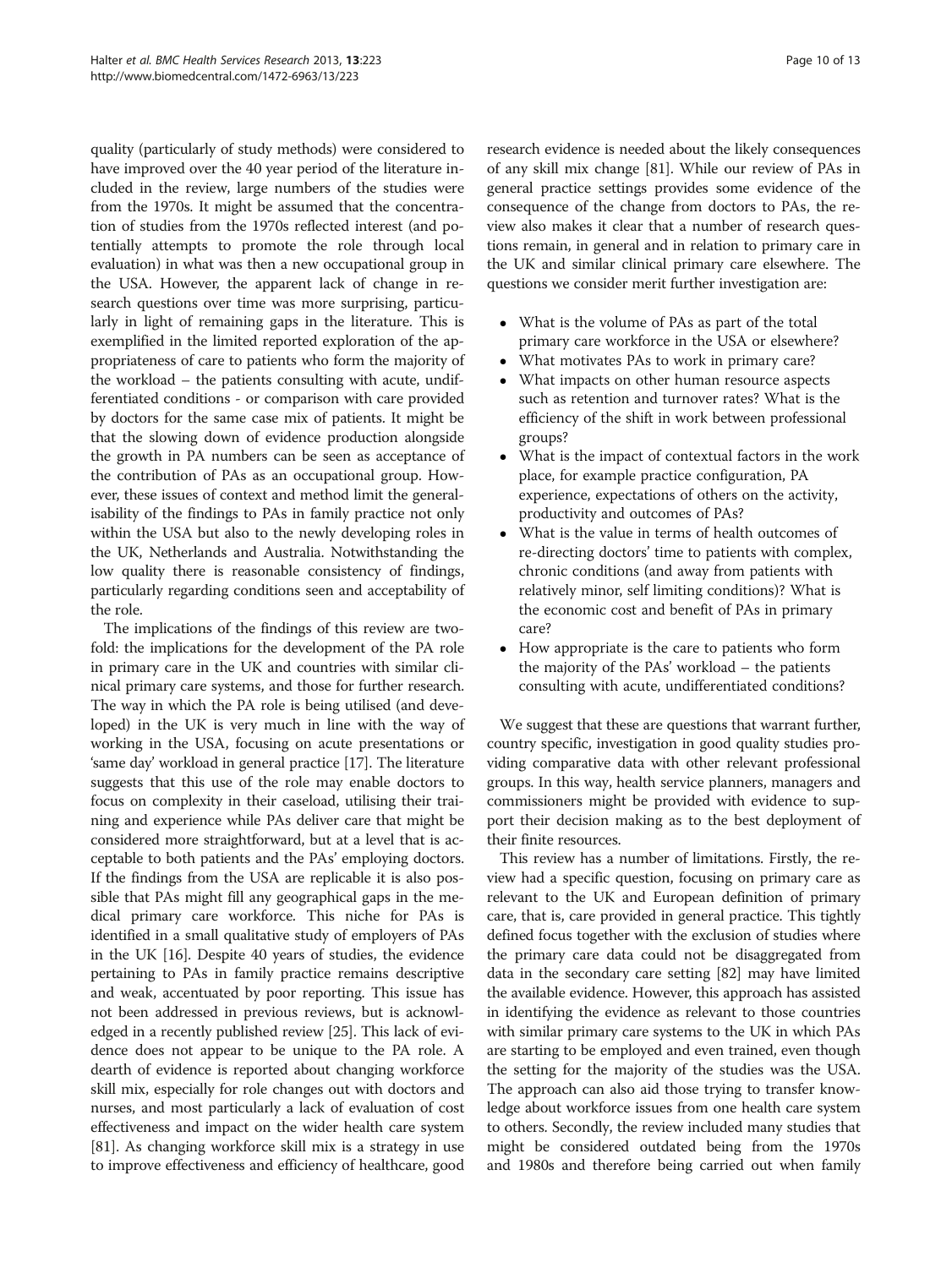<span id="page-10-0"></span>practice in the USA (and indeed elsewhere) was more dominated by single handed physician practices prior to the move to the health managed organisations or other group practice configurations more prevalent today. This historical contextual change potentially limits the generalisability of the findings. The age of the studies is also relevant in that standards of research reporting were less rigorous at that time and the several studies with limited descriptions of method, for example, limit the opportunities for synthesis of findings and the strength of conclusions that can be drawn. However, the rationale for the inclusion of such studies rested on the fact that the PA role is only recently introduced in many countries and findings from the early phases of role development in the USA may therefore be highly relevant. The fact that the vast majority of the literature is from the USA might also be seen as an interesting finding of itself, particularly as other countries are appearing willing to at least trial the PA role without health system-specific evidence. There appears to be a progression in the reporting of new workforce roles which moves from the descriptive to single site evaluations to multi-site evaluations [\[83,84\]](#page-12-0) and to ignore this would diminish the evidence for those considering introducing new roles. Interestingly, no dramatic changes in findings are reported in the included studies over the 40 year period or in the papers from settings outside of the USA, potentially suggesting that issues of context and method are not a complete barrier to the usefulness of the evidence presented in this review. Lastly, the review only included published studies and did not include any grey literature. While the value of the inclusion of unpublished literature in meta-analysis of randomised control trials has been established [\[85\]](#page-12-0) it has not been established for a narrative review such as this whether the absence of unpublished empirical studies biases or detracts from the overall conclusions. However, there may well be unpublished reports, particularly those internal to health care providing organisations, and of a commercially sensitive nature, which provide further evidence.

#### Conclusions

The evidence of the contribution of PAs to general practice as a subset of primary care, mainly in the USA, was mixed in its findings across a range of measures constituting 'contribution' and somewhat limited in its generalisability. The evidence regarding structure indicated the USA experience has been one of growth in numbers of PAs working in primary care over thirty years, indicating a tacit, positive, view of the value of PAs as a new health provider role to some employers in meeting demand for health care. In terms of other processes and outcomes, their acceptability to both patients and professional colleagues is repeatedly reported. There is some indication that this positive experience of contribution to the workforce is being replicated outside of the USA. However, the published evidence is, in the main, of weak or moderate quality and with little that provides comparative or economic analysis to help inform decision makers looking for strong research evidence, particularly outside of the USA in countries where the PA role is much earlier in its development, as to the potential benefits of the PA role as either a substitute or complement to other mid level roles and/or physicians, in addition to the strong inferred endorsement of the role. A number of questions merit further investigation to assist those making choices in which staff to employ to best meet the needs of their patient population within finite resources and in their own health system.

#### Additional files

[Additional file 1:](http://www.biomedcentral.com/content/supplementary/1472-6963-13-223-S1.docx) Studies of structure – data extraction. [Additional file 2:](http://www.biomedcentral.com/content/supplementary/1472-6963-13-223-S2.docx) Studies of process – data extraction. [Additional file 3:](http://www.biomedcentral.com/content/supplementary/1472-6963-13-223-S3.docx) Studies of outcome – data extraction.

#### Competing interests

The authors declare that they have no competing interests.

#### Authors' contributions

MH, VMD, SdeL, JG, HG designed the review. MH, KC, WC, JY, VMD, SdL and HG screened titles and abstracts and evaluated article inclusion and study quality. MH wrote the first draft of the manuscript. All authors revised for important intellectual content and approved the final manuscript.

#### Acknowledgements

This project was funded by the National Institute for Health Services and Delivery Research programme (project number 09-1801-1006). The views and opinions expressed therein are those of the authors and do not necessarily reflect those of the HS&DR programme, NIHR, NHS or the Department of Health.

The authors also thank Dr Louise Joly for her review of the paper before submission and the reviewers for BMC Health Services Research for constructive comments which improved the paper.

#### Author details

<sup>1</sup> Faculty of Health and Social Care Sciences, Kingston University and St George's, University of London, Cranmer Terrace, London SW17 0RE, UK. <sup>2</sup> <sup>2</sup>Department of Primary Care & Public Health Sciences, King's College London, 7th Floor, Capital House, 42 Weston Street, London SE1 3QD, UK. <sup>3</sup> Department of Health Care Management and Policy, University of Surrey, Guildford GU2 7XH, UK. <sup>4</sup>School of Economics, University of Surrey, Guildford GU2 7XH, UK.<sup>5</sup> Centre for Criminology and Sociology, Royal Holloway University of London, Egham, Surrey TW20 0EX, UK.

#### Received: 17 September 2012 Accepted: 5 June 2013 Published: 18 June 2013

#### References

- 1. World Health Organisation: Primary Care: Now More than ever, World Health Report 2008. [[http://www.who.int/whr/2008/en/index.html\]](http://www.who.int/whr/2008/en/index.html)
- 2. Starfield B, Shi L, Macinko J: Contribution of primary care to health systems and health. Milbank Q 2005, 83:457–502.
- 3. Starfield B: Primary Health Care: Balancing Health Needs, Services and Technology. New York: Oxford University Press Inc; 1998.
- 4. World Organization of National Colleges, Academies and Academic Associations of General Practitioners/Family Physicians: What's in a Name?. [\[http://www.globalfamilydoctor.com/AboutWonca/brief.aspx](http://www.globalfamilydoctor.com/AboutWonca/brief.aspx)]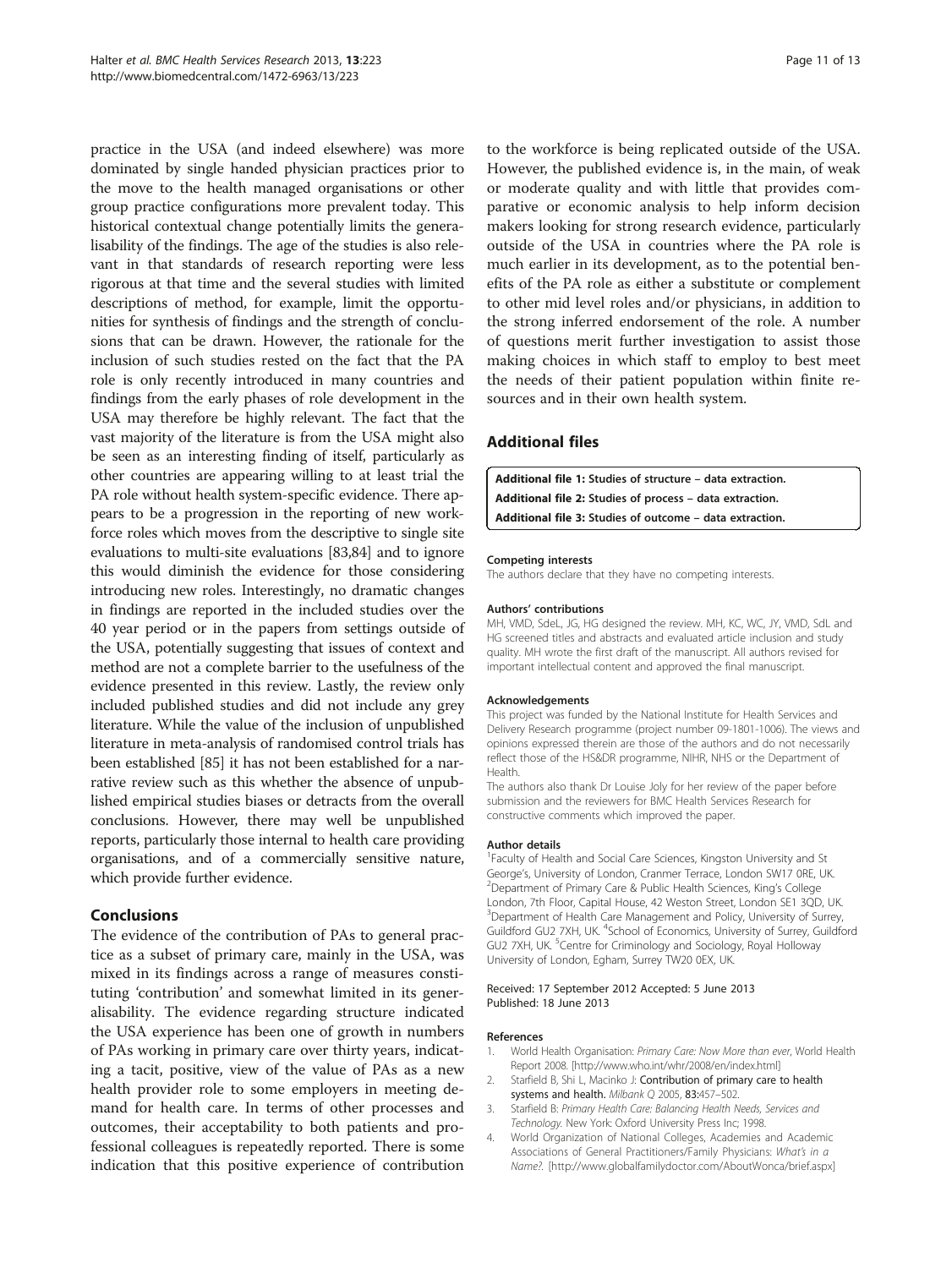- <span id="page-11-0"></span>5. World Health Organisation: Working Together for HealthWorld Health Report 2006. [\[http://www.who.int/whr/2006/en/index.html](http://www.who.int/whr/2006/en/index.html)]
- 6. Everett CM, Schumacher JR, Wright A, Smith MA: Physician assistants and nurse practitioners as a usual source of care. J Rural Health 2009, 25:407–414.
- 7. Dovlo D: Using mid-level cadres as substitutes for internationally mobile health professionals in Africa. A desk review. Hum Resour Health 2004, 2:7.
- 8. Mittman DE, Cawley JF, Fenn WH: Physician assistants in the United States. BMJ 2002, 31:485–487.
- 9. National Centre for Health Statistics: Health, United States 2010. [\[http://www.](http://www.cdc.gov/nchs/hus.htm) cdc.gov/nchs/data/hus/hus10.pdfl
- 10. Scheffler RM, Gillings DB: Survey approach to estimating demand for physician assistants. Soc Sci Med 1982, 16:1039–1047.
- 11. American Academy of Physician Assistants: Physician Assistant Census Report 2010. [\[http://www.aapa.org/uploadedFiles/content/Research/2010%](http://www.aapa.org/uploadedFiles/content/Research/2010%20Census%20Report%20National%20_Final.pdf) [20Census%20Report%20National%20\\_Final.pdf\]](http://www.aapa.org/uploadedFiles/content/Research/2010%20Census%20Report%20National%20_Final.pdf)
- 12. Frossard LA, Liebich G, Hooker RS, Brooks PM, Robinson L: Introducing physician assistants into new roles: international experiences. Med J Aust 2008, 188:199–201.
- 13. Jones IW, Hooker RS: Physician assistants in Canada: update on health policy initiatives. Can Fam Physician 2011, 57:e83-e88.
- 14. Nederlandse Associate Physician Assistants: Profile. [\[http://napa.artsennet.nl/](http://napa.artsennet.nl/English.htm) [English.htm\]](http://napa.artsennet.nl/English.htm)
- 15. O'Connor TM, Hooker RS: Extending rural and remote medicine with a new type of health worker: Physician assistants. Aust J Rural Health 2007, 15:346-351.
- 16. Drennan V, Halter M, Levenson R, Tye C: Physician assistants in English general practice: a qualitative study of the employers' viewpoint. J Health Serv Res Policy 2011, 16:75–80.
- 17. Drennan VM, Chattopadhyay K, Halter M, Brearley S, de Lusignan S, Gabe J, Gage H: Physician assistants in English primary care teams: a survey. J Interprof Care 2012, 26:416–8.
- 18. Laurant M, Harmsen M, Wollersheim H, Grol R, Faber M, Sibbald B: The impact of nonphysician clinicians: do they improve the quality and cost-effectiveness of health care services? Med Care Res Rev 2009, 66:36S–89S.
- 19. Doan Q, Sabhaney V, Kissoon N, Sheps S, Singer J: A systematic review: The role and impact of the physician assistant in the emergency department. Emerg Med Australas 2011, 23:7–15.
- 20. Kleinpell RM, Ely EW, Grabenkort R: Nurse practitioners and physician assistants in the intensive care unit: an evidence-based review. Crit Care Med 2008, 36:2888–2897.
- 21. Henry LR, Hooker RS, Yates KL: The role of physician assistants in rural health care: a systematic review of the literature. J Rural Health 2011, 27:220-229.
- 22. Watson P, Hendey N, Dingwall R, Spencer E, Wilson P: The mid-level practitioner: a review of the literature on nurse practitioner and physician assistant programmes, Trent Institute Discussion Paper. Sheffield UK: Sheffield University; 1996.
- 23. Kelvin JF, Moore-Higgs GJ, Maher KE, Dubey AK, Austin-Seymour MM, Daly NR, Mendenhall NP, Kuehn EF: Non-physician practitioners in radiation oncology: advanced practice nurses and physician assistants. Int J Radiat Oncol Biol Phys 1999, 45:255–263.
- 24. Clark AR, Monroe JR, Feldman SR, Fleischer ABJR, Hauser DA, Hinds MA: The emerging role of physician assistants in the delivery of dermatologic health care. Dermatol Clin 2000, 18:297-302.
- 25. Hooker RS, Everett CM: The contributions of physician assistants in primary care systems. Health Soc Care Community 2012, 20:20-31.
- 26. Centre for Reviews and Dissemination: Systematic Reviews: CRDs Guidance for Undertaking Reviews in Healthcare. York: Centre for Reviews and Dissemination, University of York; 2009.
- 27. WONCA Europe: European Definition of General Practice/Family Medicine Short Version. [\[http://www.woncaeurope.org/sites/default/files/documents/](http://www.woncaeurope.org/Definition%20GP-FM.htm) [Definition%203rd%20ed%202011%20with%20revised%20wonca%20tree.pdf](http://www.woncaeurope.org/Definition%20GP-FM.htm)]
- 28. Donabedian A: The quality of care. How can it be assessed? JAMA 1988, 260:1743–1748.
- 29. Critical Appraisal Skills Programme (CASP): Critical Appraisal Checklists. [<http://www.casp-uk.net/homepage/>]
- 30. British Medical Journal: Guidance for peer reviewers. Br Med J 2011: [\[http://](http://www.bmj.com/about-bmj/resources-reviewers/guidance-peer-reviewers) [www.bmj.com/about-bmj/resources-reviewers/guidance-peer-reviewers\]](http://www.bmj.com/about-bmj/resources-reviewers/guidance-peer-reviewers)
- 31. Moher D, Liberati A, Tetzlaff J, Altman DG: The PRISMA group (2009). Preferred reporting items for systematic reviews and meta-analyses: the PRISMA statement. PLoS Med 2009, 6:e1000097.
- 32. Oliver DR, Laube DW, Gerstbrein JJ, Wombacher N: Distribution of primary care physicians assistants in state of Iowa. J lowa Med Soc 1977, 67:320–323.
- 33. Larson EH, Hart LG, Hummell J: Rural physician assistants: a survey of graduates of MEDEX Northwest. Public Health Rep 1994, 109:266–274.
- 34. Hooker RS, Freeborn DK: Use of physician assistants in a managed health care system. Public Health Rep 1991, 106:90–94.
- 35. Perry HB: Physician assistants: an overview of an emerging health profession. Med Care 1977, 15:982–990.
- 36. Perry HB, Fisher DW: The physician's assistant profession: results of a 1978 survey of graduates. J Med Educ 1981, 56:839-845.
- 37. Muus KJ, Geller JM, Ludtke RL, Pan S, Kassab C, Luloff AE, Hart G: Implications for recruitment: comparing urban and rural primary care PAs. JAAPA 1996, 9:49.
- 38. Pan S, Geller JM, Gullicks JN, Muus KJ, Larson AC: A comparative analysis of primary care nurse practitioners and physician assistants. Nurse Pract 1997, 22:14, 16-17
- 39. Duryea WR, Hooker RS: "Elder" physician assistants and their practices. JAAPA 2000, 13:67. 71-74,80.
- 40. Larson EH, Hart LG, Ballweg R: National estimates of physician assistant productivity. J Allied Health 2001, 30:146–152.
- 41. Hooker RS, Berlin LE: Trends in the supply of physician assistants and nurse practitioners in the United States. Health Aff (Millwood) 2002, 21:174–181.
- 42. Oliveria SA, Altman JF, Christos PJ, Halpern AC: Use of nonphysician health care providers for skin cancer screening in the primary care setting. Prev Med 2002, 34:374–379.
- 43. Larson EH, Hart L: Growth and change in the physician assistant workforce in the United States, 1967–2000. J Allied Health 2007, 36:121–130.
- 44. Duttera MJ, Harlan WR: Evaluation of physician assistants in rural primary care. Arch Intern Med 1978, 138:224–228.
- 45. Henry LR, Hooker RS: Retention of physician assistants in rural health clinics. J Rural Health 2007, 23:207–214.
- 46. Joiner CL: Attitudes of primary care physicians in the state of Alabama toward physician assistants: a preliminary report. Ala J Med Sci 1974, 11:363–365.
- 47. Oliver D, Preston D: What Iowa family physicians, residents and medical students think about physician's assistants. J lowa Med Soc 1980, 70:466–470.
- 48. Ford VH, Kish CP: What's happening. Family physician perceptions of nurse practitioners and physician assistants in a family practice setting. J Am Acad Nurse Pract 1998, 10:167–171.
- 49. Engel GV, Roy A, Martin LR, Matheny SC: Projections for the viability of the physician assistant occupation based on the intended hiring practices of family medicine physicians. Fam Pract Res J 1984, 4:122-124.
- 50. Isberner FR, Lloyd L, Simon B, Craven JM: Utilization of physician assistants: incentives and constraints for rural physicians. Perspective on Physician Assistant Educ 2003, 14:69–73.
- 51. Sells CJ, Herdener RS: Medex: a time motion study. Pediatrics 1975, 56:255–261.
- 52. Drass KA: Discourse and occupational perspective a comparison of nurse practitioners and physician assistants. Discourse Process 1988, 11:163–181.
- 53. Parle JV, Ross NM, Doe WF: The medical care practitioner: developing a physician assistant equivalent for the United Kingdom. Med JAust 2006, 185:13–17.
- 54. Dehn RW, Asprey DP: A study of PA perceptions: impediments to the practice of medicine in Iowa. JAAPA 1995, 8:49.
- 55. Golladay FL, Miller M, Smith KR: Allied health manpower strategies: estimates of the potential gains from efficient task delegation. Med Care 1973, B:457–469.
- 56. Miles DL, Rushing WA: A study of physicians' assistants in a rural setting. Med Care 1976, B:987–995.
- 57. Rushing WA, Miles DL: Physicians, physicians' assistants, and the social characteristics of patients in Southern Appalachia. Med Care 1977, B:1004–1013.
- 58. Nelson EC, Johnson KG, Jacobs AR: Impact of medex on physician activities: redistribution of physician time after incorporating a medex into the practice. J Fam Pract 1977, 5:607–612.
- 59. Frame PS, Wetterau NW, Parey B: A model for the use of physician's assistants in primary care. J Fam Pract 1978, 7:1195–1201.